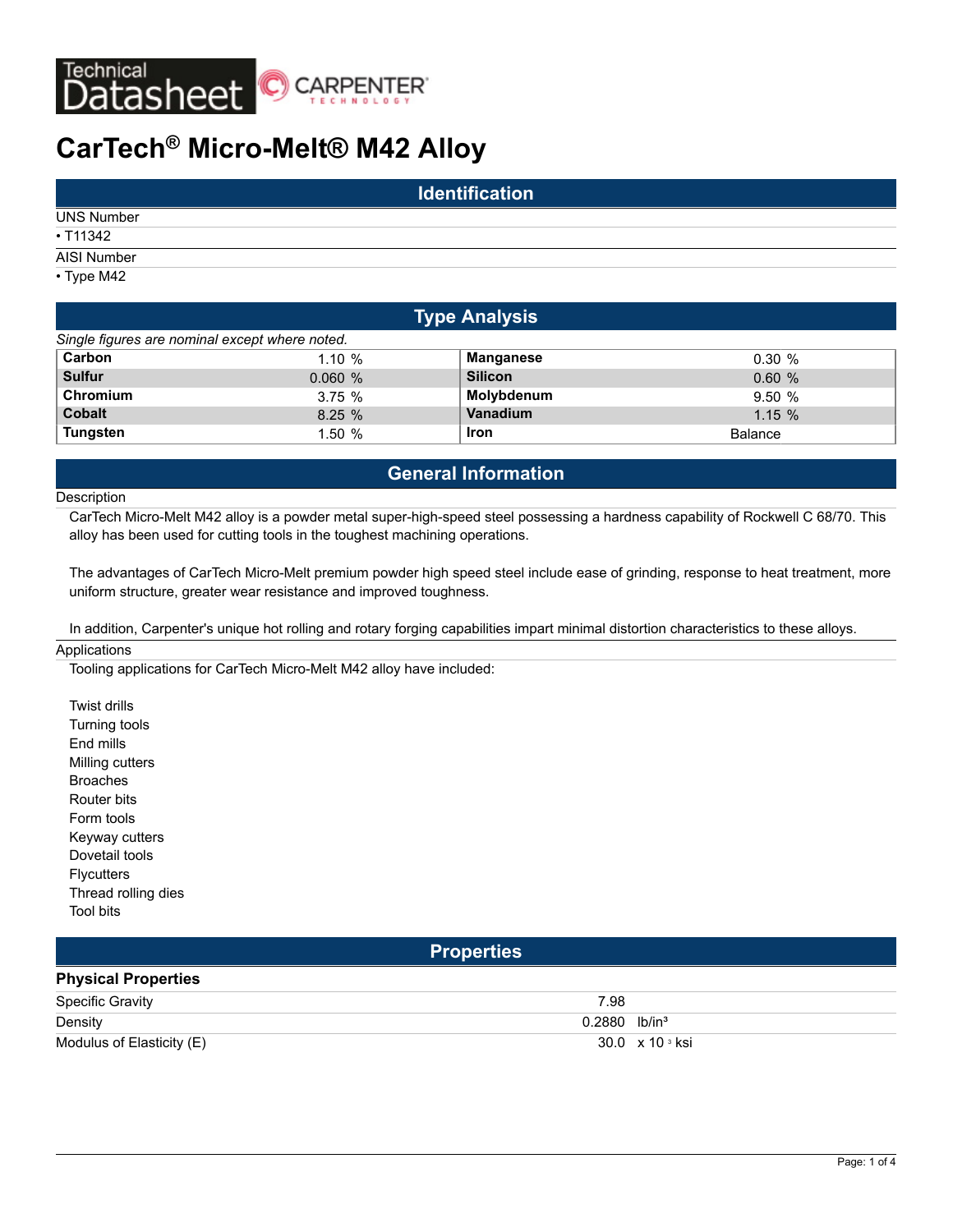| Specific gravity  7.98 |  |  |  |  |  |  |  |
|------------------------|--|--|--|--|--|--|--|
| Density                |  |  |  |  |  |  |  |
| Ib/cu in  0.288        |  |  |  |  |  |  |  |
| kg/cum  7980           |  |  |  |  |  |  |  |

Modulus of elasticity 

Isothermal transformation diagram-Carpenter Micro-Melt M-42 Alloy Austenitized 1225°C.



## **Typical Mechanical Properties**

The determination of accurate, meaningful mechanical properties on high-strength, notch-sensitive materials is extremely difficult. Nevertheless, the following graph gives some idea as to the toughness of Micro-Melt M42 alloy.

## Unnotched Izod Impact Values-Carpenter Micro-Melt M-42 Alloy

All specimens were austenitized at 2150°F (1193°C) in salt for 5 minutes at heat,

oil quenched, tempered  $2H + 2H + 2H$  to hardness and air cooled.

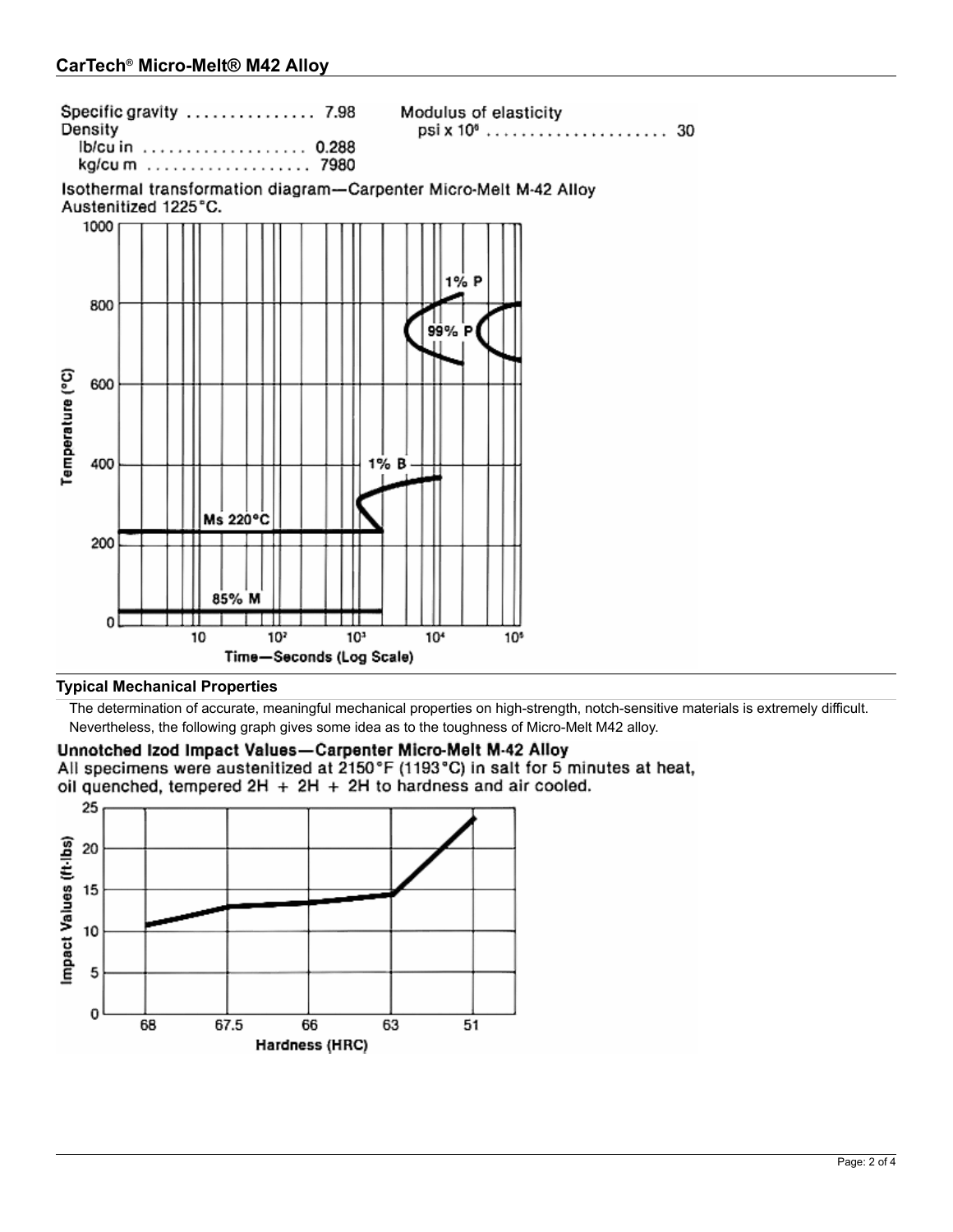# **Heat Treatment**

#### **Decarburization**

Micro-Melt M42 alloy is more susceptible to decarburization than tungsten-type high speed steels. Methods for preventing decarburization in molybdenum-type high speed steels are well known. If proper controls are maintained, this alloy will present no difficulty with decarburization.

#### Normalizing

Normalizing is not recommended.

#### Annealing

Suitable precautions should be taken to prevent excessive carburization or decarburization.

Heat slowly to 1550/1650°F (843/899°C), hold until the entire mass is heated through, and cool slowly (do not exceed 20°F [11°C] per hour) in the furnace to about 1000°F (538°C), after which the cooling rate may be increased.

The expected hardness following this treatment is Brinell 235/269.

**Hardening** 

For best results Micro-Melt M42 alloy should be heat treated from properly rectified salt baths or controlled atmosphere furnaces.

Preheat to 1500/1600°F (816/871°C) in a neutral salt bath. After thorough preheating, transfer to a salt bath with a temperature maintained at 2150/2200°F (1177/1204°C) and oil quench.

Small sizes under about 1" (25.4 mm) in diameter or delicate sections may be hardened by cooling in still air. It is also acceptable to quench in molten salt at temperatures of 1000/1100°F (538/593°C), equalizing for 5 minutes per inch followed by air cooling.

### Stress Relieving

To relieve the strains of machining, heat slowly to 1150/1250°F (621/677°C), allow to equalize, then cool in still air.

#### **Tempering**

Tools should be tempered immediately after the completion of the quench.

The tempering temperature may be varied according to the desired hardness but is usually in the range of 1000/1050°F (538/566°C).

Triple tempering is always suggested.

The effects of various tempering temperatures on Rockwell hardness are shown in the following chart.

Effect of Tempering Temperature on Hardness-Carpenter Micro-Melt M-42 Alloy All specimens were oil quenched and triple tempered at 2 hours  $+ 2$  hours  $+ 2$ 2 hours and air cooled.

|             | <b>Tempering Temperature</b> | <b>Rockwell C Hardness</b>    |  |  |  |  |  |
|-------------|------------------------------|-------------------------------|--|--|--|--|--|
| ۰F          | ۰c                           | Quenched from 2200°F (1204°C) |  |  |  |  |  |
| As Quenched |                              | 64/66                         |  |  |  |  |  |
| 300         | 149                          | 63/65                         |  |  |  |  |  |
| 500         | 260                          | 62/64                         |  |  |  |  |  |
| 700         | 371                          | 62/64                         |  |  |  |  |  |
| 900         | 482                          | 66/68                         |  |  |  |  |  |
| 950         | 510                          | 68/70                         |  |  |  |  |  |
| 1000        | 538                          | 67/69                         |  |  |  |  |  |
| 1050        | 566                          | 66/68                         |  |  |  |  |  |
| 1100        | 593                          | 65/67                         |  |  |  |  |  |

## **Workability**

#### Forging

Preheat slowly to 1400/1500°F (760°/816°C), allow plenty of time for heat equalization, then raise the temperature slowly to 2050°F (1121°C), soak, and forge at this temperature.

Do not forge under 1800°F (982°C); reheat as often as necessary.

Small forgings may be cooled slowly in vermiculite.